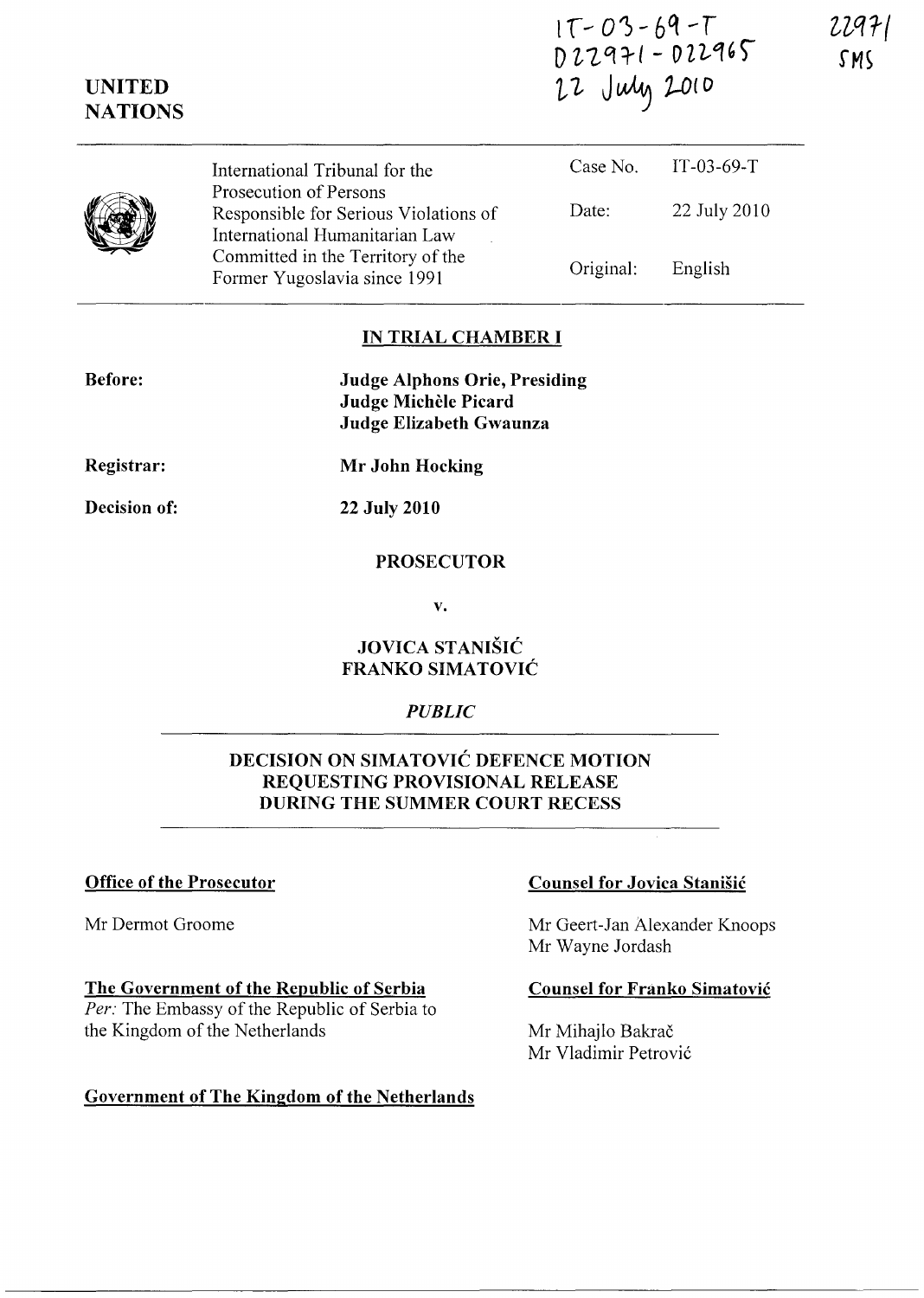## **I. PROCEDURAL HISTORY**

1. On 25 June 2010, the Simatovic Defence filed a motion seeking provisional release of Franko Simatovic ("Accused") from 21 July 2010 to the end of the summer recess, as determined by the Trial Chamber ("Motion").<sup>1</sup> On 2 July 2010, the Tribunal's host state filed a letter pursuant to Rule 65 (B) of the Tribunal's Rules of Procedure and Evidence ("Rules") stating that it did not object to the Motion.<sup>2</sup> On 7 July 2010, the Prosecution responded to the Motion, requesting the Chamber to deny it ("Response").<sup>3</sup> On 13 July 2010, the Simatović Defence filed an addendum to the Motion, containing the guarantees given by the Republic of Serbia ("Addendum").<sup>4</sup> On 14 July 2010, the Simatović Defence requested leave to reply to the Response.<sup>5</sup> On 15 July 2010, the Chamber denied the request for leave to reply, and informed the parties accordingly in an informal communication.

# **H. SUBMISSIONS OF THE PARTIES**

2. The Simatovic Defence submits that the Accused does not pose a risk of flight, and points out that he voluntarily surrendered to the Tribunal.<sup>6</sup> The Simatovic Defence further submits that the Accused does not pose a threat to any victim, witness or other person.<sup>7</sup> It argues that the Accused has fully complied with all conditions imposed on him during previous periods of provisional release.<sup>8</sup> Specifically, the Simatovic Defence argues that there is no evidence that the Accused or any person affiliated with him interfered with witnesses in any way, although the Accused was familiar with their names and whereabouts.<sup>9</sup> The Simatović Defence submits that the Republic of Serbia has provided written guarantees in relation to the Motion.<sup>10</sup> Finally, the Simatović Defence submits that the Accused's presence in Belgrade would benefit the ongoing trial preparations by lead and co-counsel, who were appointed in September 2009.<sup>11</sup>

3. The Prosecution submits that the risk of flight of the Accused has increased since 23 March 2010, as a result of the progress of the case, during which evidence directly related to the Accused

 $\mathbf{l}$ 

 $\mathbf{I}$ Defence Motion Requesting Provisional Release during the Summer Court Recess, 25 June 2010.

 $\overline{2}$ Letter of the Ministry of Foreign Affairs of the Kingdom of the Netherlands on Provisional Release of Mr Franko Simatovic, 2 July 2010.

 $\overline{\mathbf{3}}$ Prosecution Response to Simatovic Request for Provisional Release, with Confidential and Ex Parte Annex, 7 July 2010.

<sup>4</sup>  Addendum to Defence Motion for Provisional Release during the Summer Recess, 13 July 2010.

 $\sqrt{5}$ Defence Request to File a Reply, 14 July 2010. 6

Motion, paras 8, 12.  $\overline{7}$ 

Motion, para. 11.  $\pmb{8}$ 

<sup>9</sup>  Motion, paras 7, 11.

<sup>10</sup>  Motion, para. 11.

Motion, para. 10; Addendum, Annexes A-D.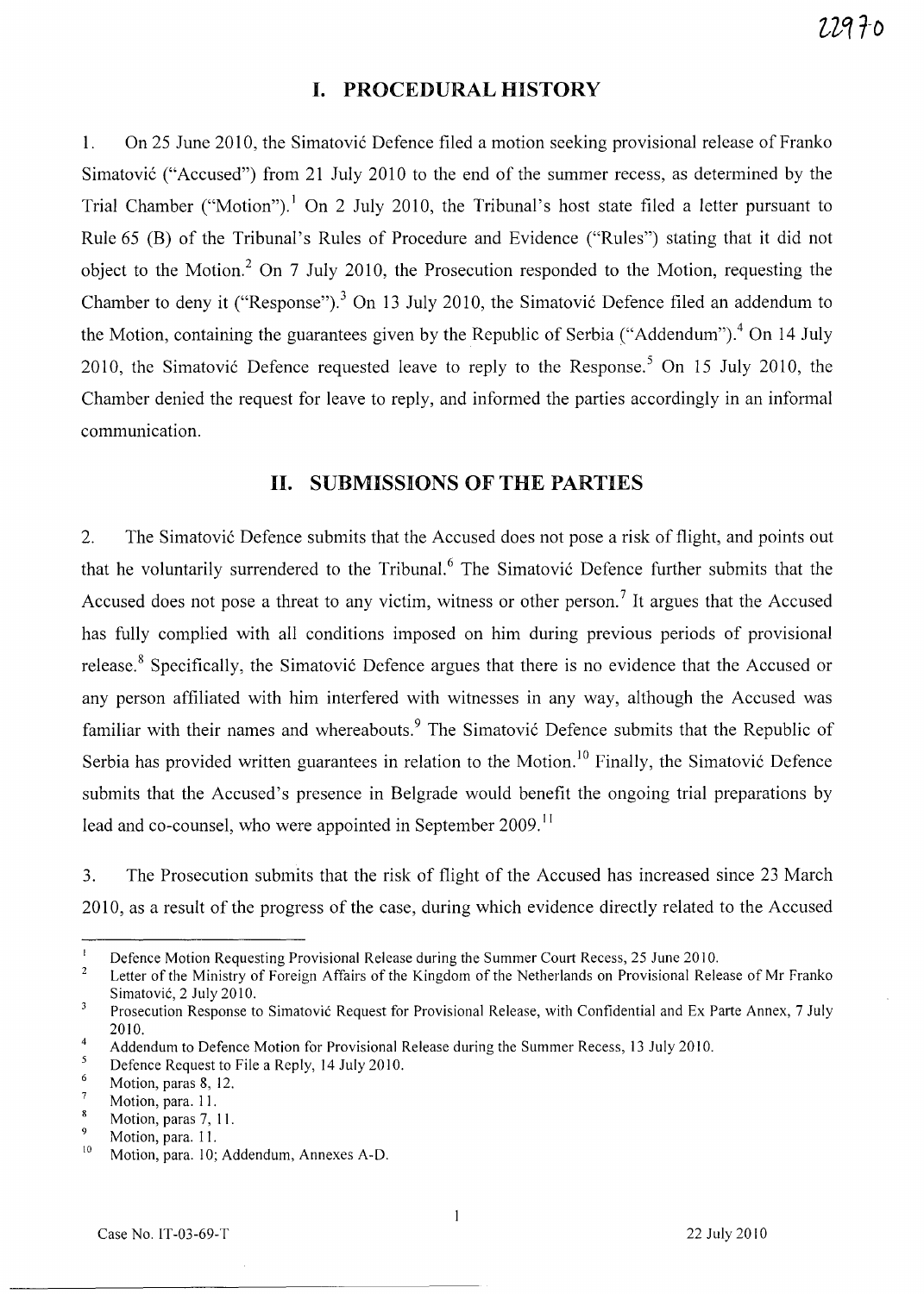has been introduced.<sup>12</sup> The Prosecution further submits that on 23 March 2010, the Chamber rejected the Accused's previous request for provisional release, as it was no longer satisfied that the Accused would not pose a danger to any victim, witness or other person.<sup>13</sup> The Prosecution submits that it has no additional information with regard to the events addressed in the previous decision of 23 March 2010, or with regard to any new acts of intimidation or interference with Prosecution witnesses by any person.<sup>14</sup> In the Confidential and Ex Parte Annex to the Response ("Annex"), the Prosecution elaborates that it has no information indicating a systematic effort to intimidate or harm Prosecution witnesses or any additional information suggesting that either Accused is connected in any way to the acts of intimidation addressed in the previous decision.<sup>15</sup> The Prosecution finally submits that the Chamber already granted the Simatović Defence an adjournment for the purpose of preparation in October 2009. <sup>16</sup>

## **Ill. APPLICABLE LAW**

4. The Chamber recalls the applicable law governing provisional release and provisional release procedures as previously set out by this Chamber. 17

# **IV. DISCUSSION**

5. As to whether the Accused, if provisionally released, will return for trial, the Chamber recalls its discussion in the "Decision on Simatovi6 Defence Motion Requesting Provisional Release during the Adjournment" of 23 March 2010 ("23 March 2010 Decision").<sup>18</sup> Further, the Chamber considers and gives appropriate weight to the renewed guarantees given by the Republic of Serbia.<sup>19</sup> The Chamber also considers that, while the presentation of evidence has continued since the 23 March 2010 Decision, this change does not give rise to a reasonable fear that the Accused will attempt to abscond. For these reasons, the Chamber remains satisfied that the Accused, if provisionally released, would appear for trial.

Addendum, Annexes A-D.

 $\frac{11}{12}$  Motion, paras 13-15.

 $\frac{12}{13}$  Response, para. 12.

 $\frac{13}{14}$  Response, para. 10.

<sup>&</sup>lt;sup>14</sup> Response, para. 11; Confidential and Ex Parte Annex to the Response, para. 10.

 $\frac{15}{16}$  Annex, para. 10.

 $\frac{16}{17}$  Response, para. 8.

See Decision on Simatović Defence Motion Requesting Provisional Release, 15 October 2009, paras 10-12; Decision on Simatovi6 Defence Motion Requesting Provisional Release During the Winter Court Recess, 15 December 2009, paras 11-12; Decision on Urgent Stanišić Defence Motion for Provisional Release, 31 March 2010, paras 19-21.

<sup>&</sup>lt;sup>18</sup> 23 March 2010 Decision, paras 25-27. A Public Redacted Version of this Decision was filed on 12 May 2010.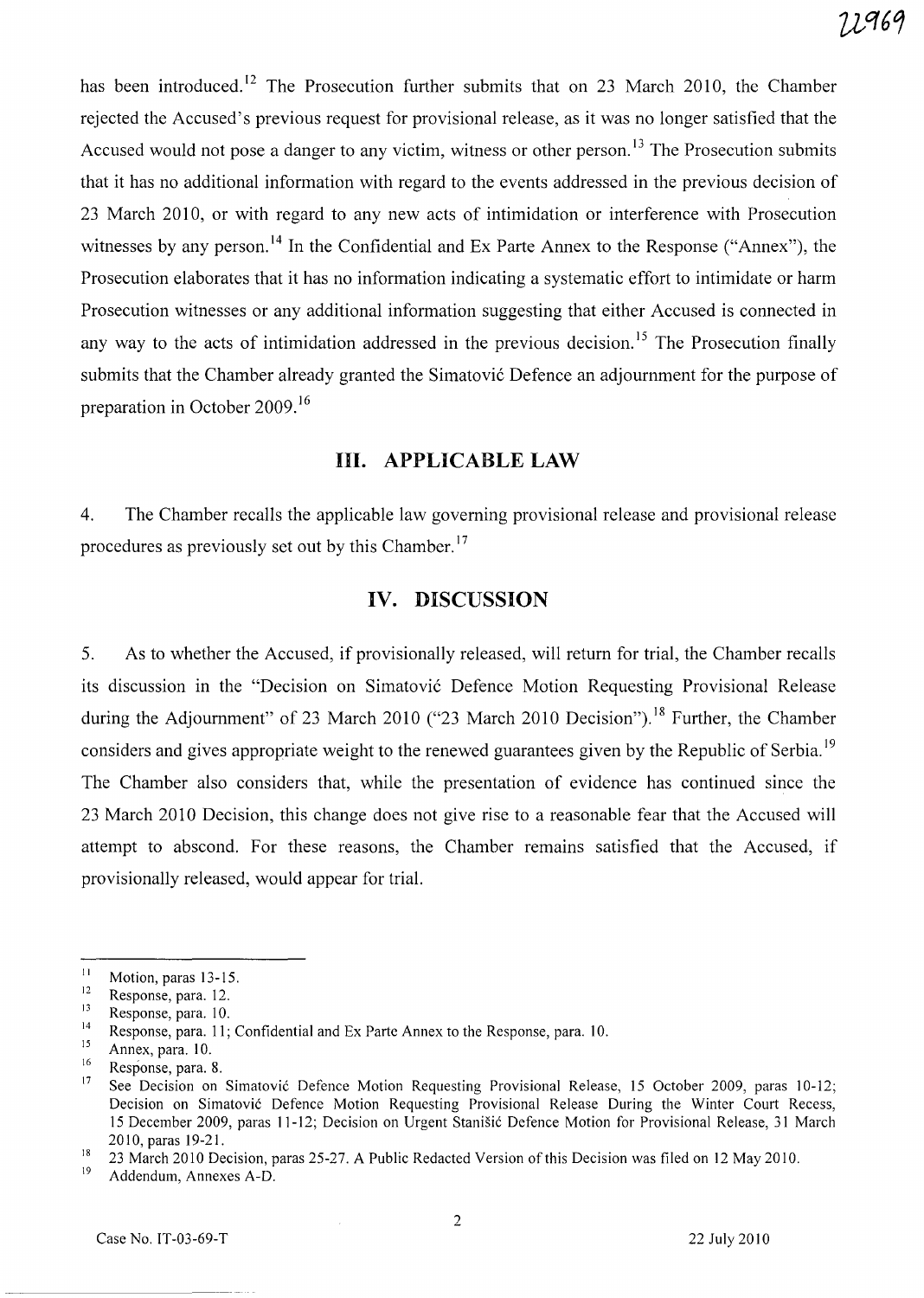6. As to whether the Accused, if provisionally released, will pose a danger to any victim, witness, or other person, the Chamber recalls its 23 March 2010 Decision. There, the Chamber considered that the analysis of the facts as presented by the Prosecution was not conclusive as to whether the Accused was involved in interference with a witness by an unidentified third party but nevertheless allowed for such possibility.<sup>20</sup> The Chamber held that under the circumstances a "substantial uncertainty" remained, negatively affecting the Chamber's assessment of whether the Accused, if released, would pose a danger to any victim, witness or other person.<sup>21</sup> The Chamber further stressed the limited information presented by the Prosecution and the lack of a thorough investigation into the events.<sup>22</sup> At the same time, it drew the Prosecution's attention to the necessity of further investigating the instances of witness interferences and instructed the Prosecution to inform the Chamber of the result of any further investigation.<sup>23</sup>

7. The Chamber considers that the Prosecution's further investigations have not resulted in any additional information concerning the past interferences and the involvement therein of the Accused. The Prosecution further has no information on any acts of intimidation or interference involving the Accused since March 2010 or of any systematic efforts to intimidate or harm Prosecution witnesses.<sup>24</sup> Given the outcome of the Prosecution's investigations and considering that the Chamber has not received any other information to the contrary since the 23 March 2010 Decision, subject to the terms and conditions imposed by this decision, the Chamber is satisfied that the Accused, if provisionally released, will not pose a danger to any victim, witness or other person.

8. In considering whether provisional release should be granted, the Chamber has further given due consideration to the benefits of the Accused's presence in Belgrade during the summer recess to assist the Defence team in the continued preparations of his defence. The Chamber is therefore satisfied that a temporary provisional release, under the conditions set out below, is appropriate.

# **v. DISPOSITION**

9. For the foregoing reasons, pursuant to Rules 54 and 65 of the Rules, the Chamber

(1) GRANTS the Motion; and

 $\frac{20}{21}$  23 March Decision, para. 31.

 $\frac{21}{22}$  23 March Decision, paras 33-34.

 $\frac{22}{23}$  23 March Decision, para. 33.

 $\frac{23}{24}$  23 March Decision, paras 35-36.

Response, para. 11; Annex, para. 10.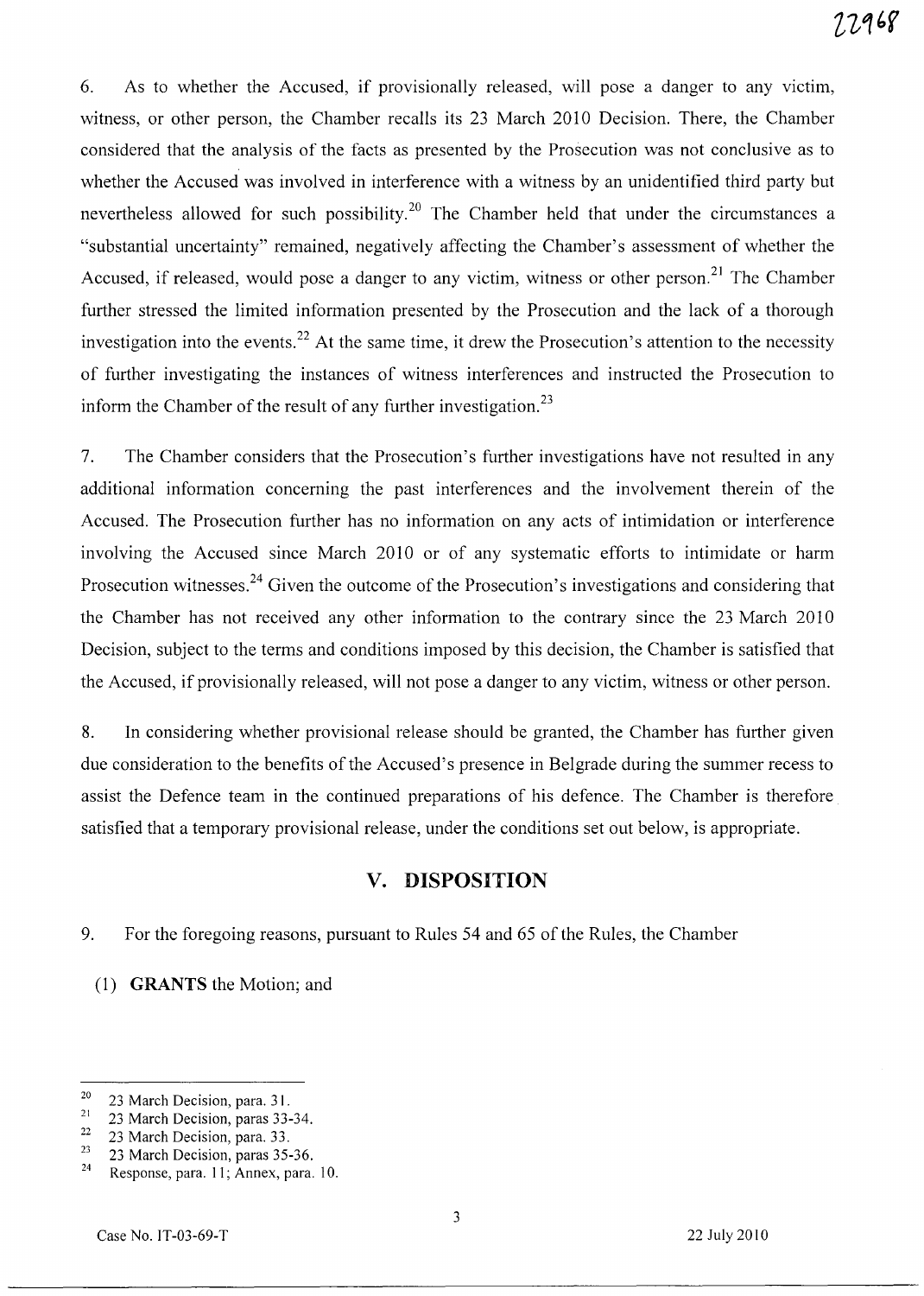#### (2) **ORDERS** as follows:

- a) As soon as practicable, the Accused Franko Simatovic shall be transported to Schiphol Airport in the Netherlands by the Dutch authorities;
- b) At Schiphol Airport, the Accused shall be provisionally released into the custody of officials of the Government of the Republic of Serbia to be designated prior to release in accordance with operative paragraph (3)(a) hereof, who shall accompany the Accused for the remainder of his travel to Serbia and to his place of residence;
- c) On his return, the Accused shall be accompanied by the same designated officials of the Government of the Republic of Serbia, who shall deliver the Accused to the custody of the Dutch authorities at Schiphol Airport on or before Monday, 23 August 2010, and the Dutch authorities shall then transport the Accused back to the United Nations Detention Unit ("UNDU") in The Hague;
- d) During the period of his provisional release, the Accused shall abide by the following conditions, and the authorities of the Government of the Republic of Serbia, including the local police, shall ensure compliance with such conditions:
	- (i) to remain within the confines of the municipality of Belgrade;
	- (ii) to surrender his passport and any other valid travel documents to the Ministry of Justice;
	- (iii) to provide the address at which he will be staying in Belgrade to the Ministry of Justice and the Registrar of the Tribunal before leaving the UNDU in The Hague;
	- (iv) to report each day, before 1 p.m. to the police in Belgrade at a local police station to be designated by the Ministry of Justice;
	- (v) to consent to having the Ministry of Justice check with the local police about his presence and to the making of occasional, unannounced visits upon the Accused by the Ministry of Justice or by a person designated by the Registrar of the Tribunal;
	- (vi) not to have any contact whatsoever or in any way interfere with any victim or potential witness or otherwise interfere in any way with the proceedings or the administration of justice;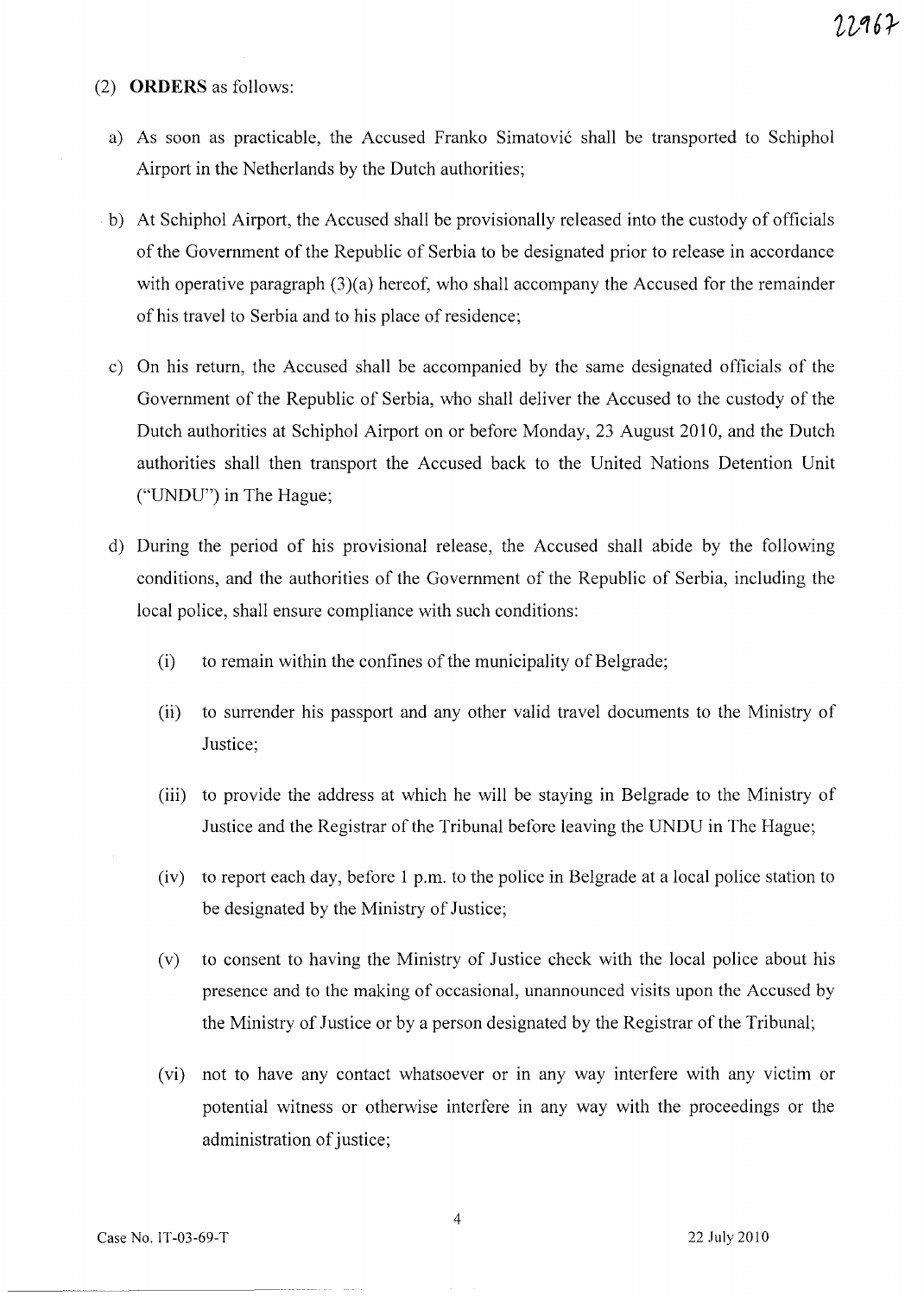- (vii) not to seek direct access to documents or archives nor destroy evidence;
- (viii) not to discuss his case with anyone, including the media, other than with his counsel;
- (ix) to continue to co-operate with the Tribunal;
- (x) to comply strictly with any requirements of the authorities of the Republic of Serbia necessary to enable them to comply with their obligations under this order and their guarantees;
- (xi) to return to the Tribunal on or before Monday, 23 August 2010;
- (xii) to comply strictly with any further order of the Chamber varying the terms of or terminating his provisional release;
- (3) **REQUIRES** the Government of the Republic of Serbia to assume responsibility as follows:
	- a) by designating an official of the Government of the Republic of Serbia into whose custody the Accused shall be provisionally released and who shall accompany the Accused from Schiphol Airport to Serbia and to his place of residence, and notifying, as soon as practicable, the Chamber and the Registrar of the Tribunal of the name of the designated official;
	- b) ensuring compliance with the conditions imposed on the Accused under the present order;
	- c) for the personal security and safety of the Accused while on provisional release;
	- d) for all expenses concerning transport of the Accused from Schiphol Airport to Belgrade and back;
	- e) for all expenses concerning accommodation and security of the Accused while on provisional release;
	- 1) not issuing any new passports or other documents which would enable the Accused to travel;
	- g) to submit a written report to the Chamber every week as to the compliance of the Accused with the terms of this order;